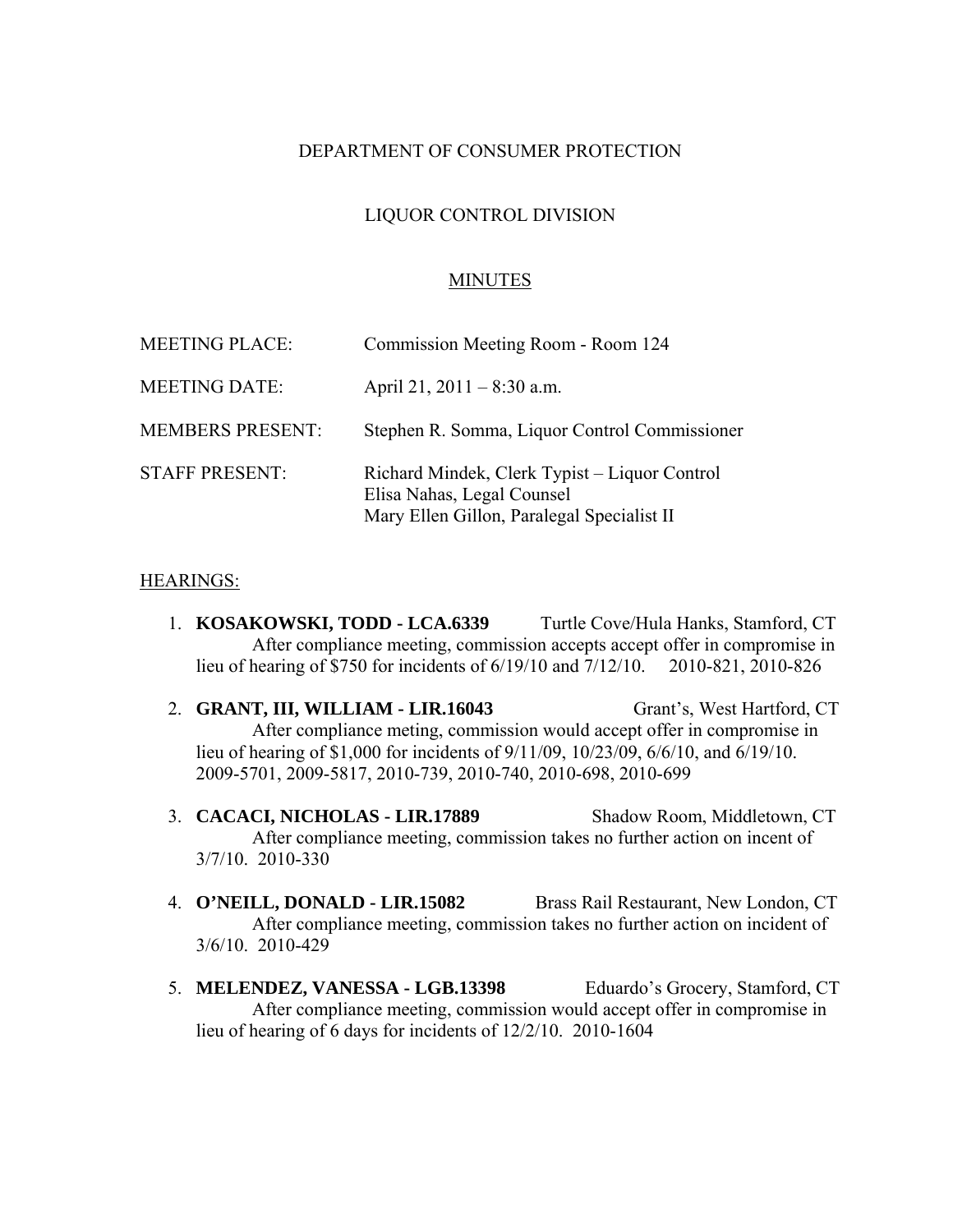Liquor Control Minutes April 21, 2011 Page 2 of 5

- 6. **SILVERMAN, NANCY LIR.16762** Georgetown Saloon, Georgetown, CT After compliance, commission would accept offer in compromise in lieu of hearing of 3 days and \$750, of which 2 days and \$500 would be held in abeyance for 6 months, for incident of 12/18/10. 2011-15
- 7. **PASIAKOS, ATHANASIO LIR.17771** Someplace Special, Putnam, CT After compliance meeting, commission would accept offer in compromise in lieu of hearing of 3 days and \$750, of which 2 days and \$500 will be held in abeyance for 6 months, for incident of8/21/10. 2010-916
- 8. **DELBON, BENNY LIR.15334** The Elbow Room, West Hartford, CT After compliance meeting commission would accept offer in compromise in lieu of hearing of 5 days and\$1,500, of which 4 days and \$500 would be held in abeyance for 6 months, for incidents of 3/11/10 and 10/9/10. 2010-419, 2010-1348
- 9. **ABOUTAYEB, KHALID LGB.14423** M&J Deli Market, Bridgeport, CT Commission acknowledges receipt of breakdown of sales form for March 2011 and requests breakdown of sales form for April 2011. 2010-386

10. **FARRAH, ROMMERRO - LIR.17459** Alchemy, New Haven, CT Commission rejects offer of thirty day suspension to be served starting on July 5, 2011, file application for substitute permittee within 14 days, and comply with all requirements for restaurant permit. Commission would accept offer in compromise in lieu of hearing of thirty day suspension to be served starting in early May 2011, file application for substitute permittee within 14 days, and comply with all requirements for restaurant permit. 2009-2852, 2009-3346, 2009-5845, 2009-5668, 2010-173, 2009-5827, 010-1234, 2010-1233, 2010-1262, 2010-1531

11. **DEPENA, HENRY - LGB.13225** Los Cubanitos Market, Hartford, CT After compliance meeting, commission accepts offer in compromise in lieu of hearing of 15 days, file new application and seal interior access for incidents of 2003 and 9/9/10. 2010-993

# PROVISIONAL PERMITS:

12. **DIAZ, CRISTOBAL – LGB.14639** D-Town Supermarket Hartford, CT Commission approved to issue provisional permit when in receipt of stipulated agreement, \$500, Assignment of the lease to the LLC and Landlord Consent, Complete the Authorization for Release of Financial Information and Statement of Personal History for Cristobal Diaz; and a Copy of the Sales and Use Tax Permit. Commission approved request to waive COD requirement for provisional permit.

# 13. RACANELLI, NICHOLAS - LCA.7284 ZA ZA Stamford, CT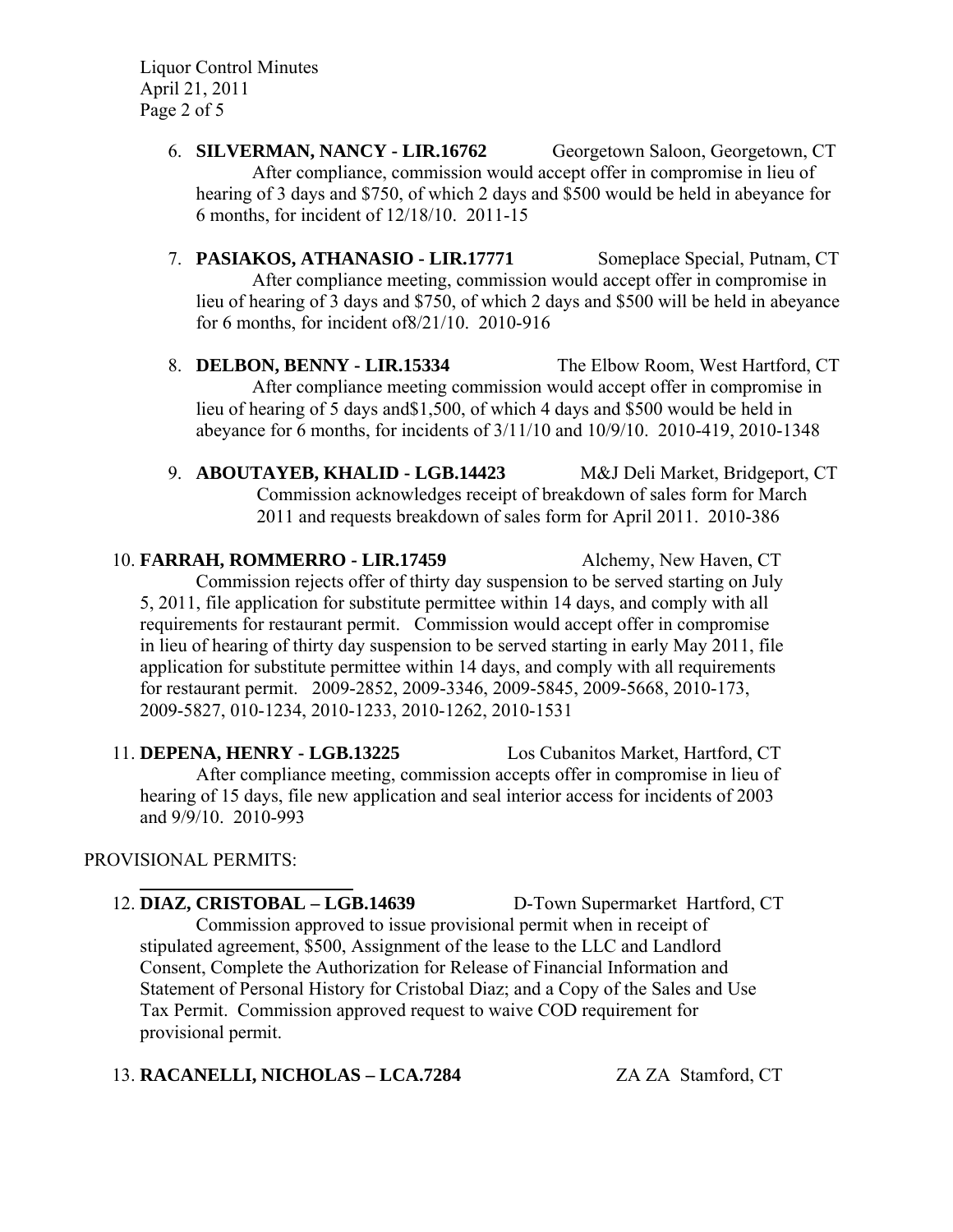Liquor Control Minutes April 21, 2011 Page 3 of 5

> Commission approved to issue provisional permit when in receipt of stipulated agreement. Commission approved request to waive COD requirement for provisional permit.

#### 14. **MORALES-CAPELLAN, YORLENI – LGB.14645**

 El Coqui Supermarket Hartford, CT Commission approved to issue provisional permit when in receipt of stipulated agreement, \$500, Assignment of interest to the LLC, Documentation of funding, Abandonment Affidavit, Copy of Alien Registration cards for Sandy Plasencia and Yorleni Morales-Capellan. Commission approved request to waive COD requirement for provisional permit.

15. **ACAR, AHMET – LIR.18262** Bereket Turkish Cuisine, Bridgeport, CT Commission approved to change the type of permit on the application from Restaurant Liquor to Restaurant Wine and Beer. The applicant will need to provide an amendment letter for change of type and will need to re-placard. Commission also takes denies restroom hardship request.

Commission also approved to issue provisional permit when in receipt of stipulated agreement, \$500, Fire Marshal Approval and Zoning Approval for the LRW permit. Commission approved request to waive COD requirement for provisional permit. Endorse patio and service bar only (per local zoning requirement).

# 16. **GAZZILLO JR., CLEMENT – LCA.7282**

 Petrillo's Pizza Pub & Grille Madison, CT Commission approved to issue provisional permit when in receipt of stipulated agreement, \$500, Cancel Permit LCA 5934, Copy of sales and use tax permit with corrected business address.

17. **SEGURA, JENNY – LGB.14658** 465 New Park Avenue, West Hartford, CT Commission takes no action; file returned to agent for pictures of the stocked grocery interior and an updated Breakdown of Sales form.

# 18. **WAHLSTEDT, RICK – LIH.1791-C** Southport, CT

Commission approved to issue provisional permit when in receipt of stipulated agreement, \$500, copy of sales and use tax permit with corrected business address, 8x10 photos of the entire interior of the premises, and submission of a trade name (doing business as). Commission approved request to waive COD requirement for provisional permit. Endorse permit with 1 ACB and 45 mini bars.

# 19. **ROLL, JUDITH – LIR.18337** Tabouli Grill Southport, CT

Commission approved to issue provisional permit when in receipt of stipulated agreement, \$500. Commission approved request to waive COD requirement for provisional permit.

# 20. **SCHAFFER, MARY – LCA.7285** Bor-Rosso Stamford, CT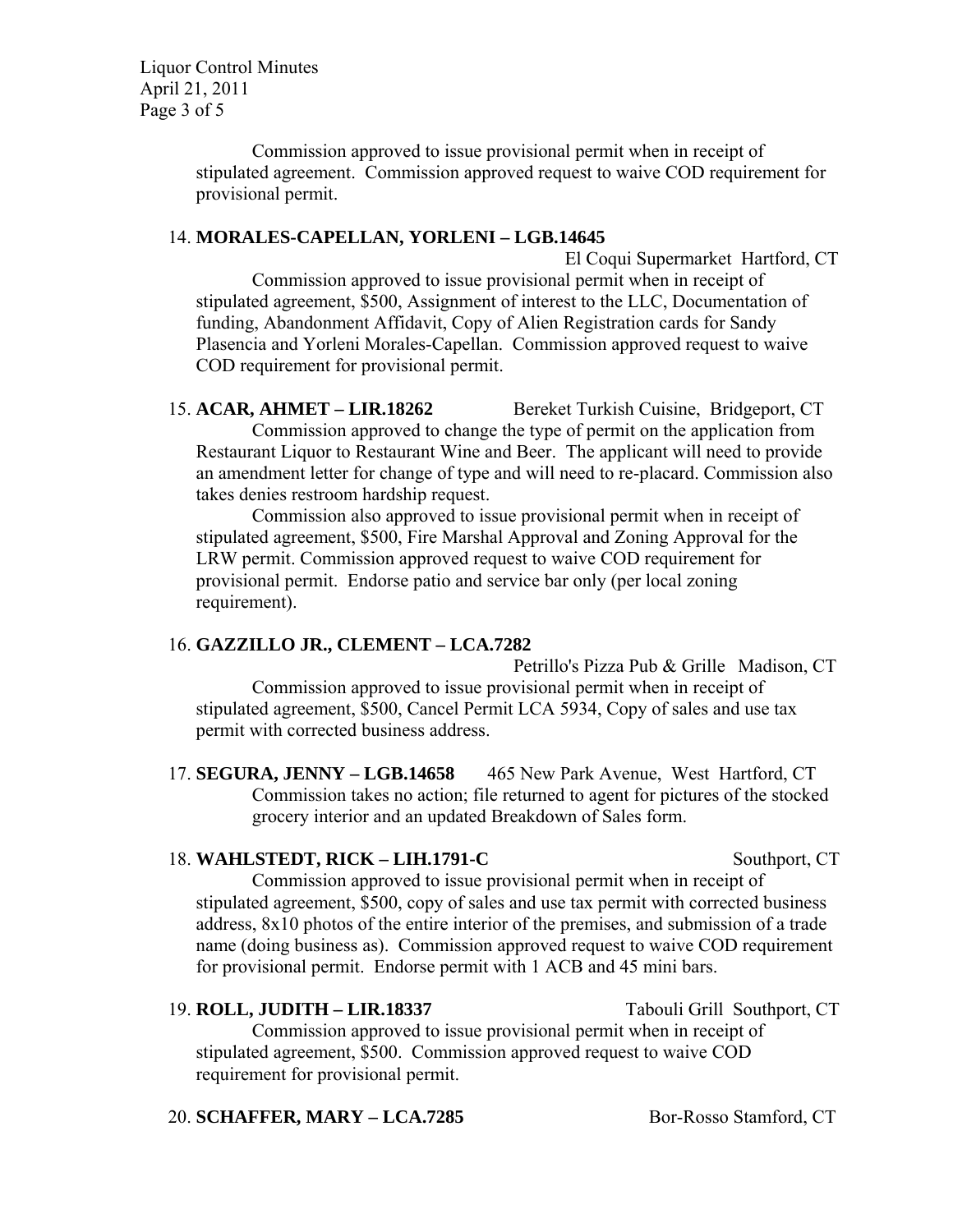Liquor Control Minutes April 21, 2011 Page 4 of 5

> Commission approved to issue provisional permit when in receipt of stipulated agreement, \$500, cancel permit LIR 17846. Commission approved request to waive COD requirement for provisional permit. Endorse patio.

### FINAL PERMITS:

- 21. **GREEN, ROBERT LIH.1778-B** Groton Inn and Suites, Groton, CT Commission approved to issue final permit when in receipt of verification of sales and use tax permit for Prism Hospitality LP, and publication notice. Endorse 3 ACB and off site storage is approved.
- 22. **VACHHANI, PARU LIP.14817** Hill Top Wine & Sprits, Groton, CT Commission approved to issue final permit when in receipt of bill of sale, seller's affidavit, cancel permit LIP 14495, and the publication notice.
- 23. **FUSCO, STEPHEN LRW.4754** Pizza Factory, Greenwich, CT Commission approved to issue final permit when in receipt of 8x10 photos of lockable storage area, kitchen and prep area, and restrooms; copy of sales and use tax permit, and equipment list. Endorse No Bar.
- 24. **ELLS, MATTHEW LIR.18229** Chipotle Mexican Grill, Glastonbury, CT Commission approved to issue final permit when in receipt of final fire marshal approval, and the publication notice. Endorse No Bar and Patio (once in receipt of fire marshal and health department approval on patio application).
- 25. **MANDELENAKIS, JOHN LRW.4817** Stafford House of Pizza, Stafford, CT Commission approved to issue final permit.
- 26. **CUSTODIO, RAFAEL LGB.14559** D'Felo Grocery, East Hartford, CT Commission approved to issue final permit when Section G, #'s 34 and 35 are signed by the owner-backer on the initial application, and the publication notice.

27. **MANGANO, VINCENT – LCA.7260** Neutral Ground, Bridgeport, CT Commission approved to issue final permit when in receipt of the publication notice. Endorse Patio.

#### 28. **TSISKAKIS, JOHN – LIR.18321**

 Pizza King Restaurant & Bar, Middletown, CT Commission approved to issue final permit when in receipt of the publication notice, and copy of sales and use tax permit. Endorse Patio.

| <b>29. JOMADA IMPORTS LLC – LSL.1329</b>   | Lake Zurich, IL |
|--------------------------------------------|-----------------|
| Commission approved to issue final permit. |                 |
|                                            |                 |

### 30. **BRIDGE IMPORTS LLC – LSL.1331** Huntington, NY Commission approved to issue final permit.